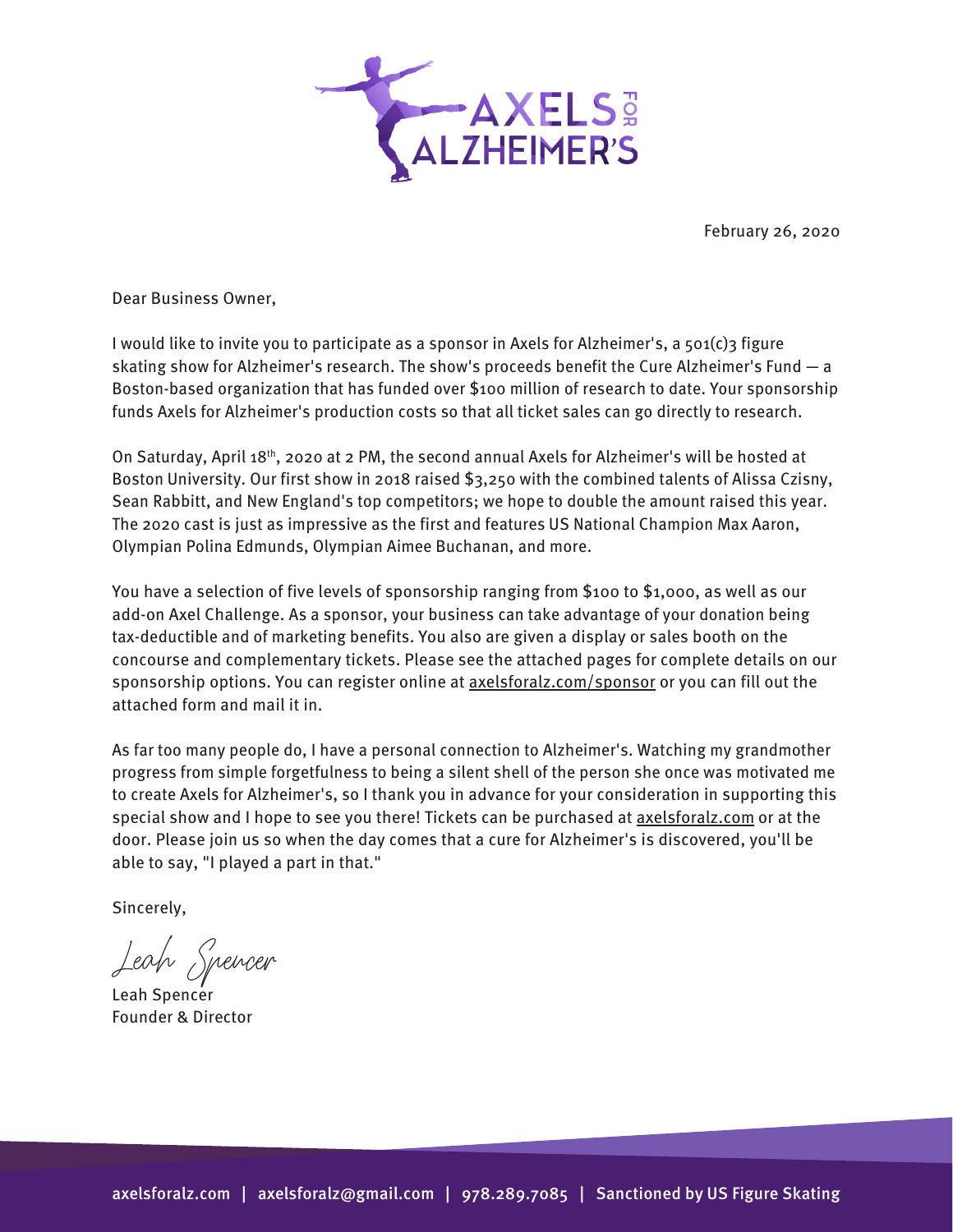

## **Sponsorship Options**

| <b>LEVEL</b>         | <b>COST</b> | <b>MARKETING BENEFITS</b>                                                                                                                                                                                | <b>COMPLIMENTARY</b><br><b>TICKETS</b> | <b>TAX DEDUCTIBLE</b><br><b>AMOUNT</b> <sup>2</sup> |
|----------------------|-------------|----------------------------------------------------------------------------------------------------------------------------------------------------------------------------------------------------------|----------------------------------------|-----------------------------------------------------|
| Olympic <sup>1</sup> | \$1000      | Logo on website linked to your site<br>Full page color ad (5" x 8") in program<br>Logo on front cover of program<br>Call-outs on social media and during show<br>Display or sales booth on the concourse | 10<br>Valued at \$200                  | \$800                                               |
| World                | \$750       | Logo on posters and website<br>Full page B&W ad (5" x 8") in program<br>Display or sales booth on the concourse                                                                                          | 7<br>Valued at \$140                   | \$610                                               |
| <b>National</b>      | \$500       | Logo on website<br>$\frac{1}{2}$ page B&W ad (5" x 3.875") in program<br>Display or sales booth on the concourse                                                                                         | 5<br>Valued at \$100                   | \$400                                               |
| Sectional            | \$250       | Logo on website<br>$\frac{1}{4}$ page B&W ad (2.4" x 3.9") in program<br>Display or sales booth on the concourse                                                                                         | $\overline{2}$<br>Valued at \$40       | \$210                                               |
| Regional             | \$100       | Logo on website<br>Display or sales booth on the concourse                                                                                                                                               | $\mathbf{1}$<br>Valued at \$20         | \$80                                                |

## **Bonus: Axel Challenge!**

For every axel jump landed in the show, your business commits to donating \$1. 3

<sup>1</sup> Please call or email us to check availability.

- 2 The tax deductible amount reflects the amount in excess of the value of the complimentary tickets (\$20 each). Axels for Alzheimer's EIN is 82-5366527.
- 3 The number of axels landed will be emailed to all sponsors following the show. Payment (by check or Paypal) for the amount indicated must be submitted by Friday, May 1st, 2020.